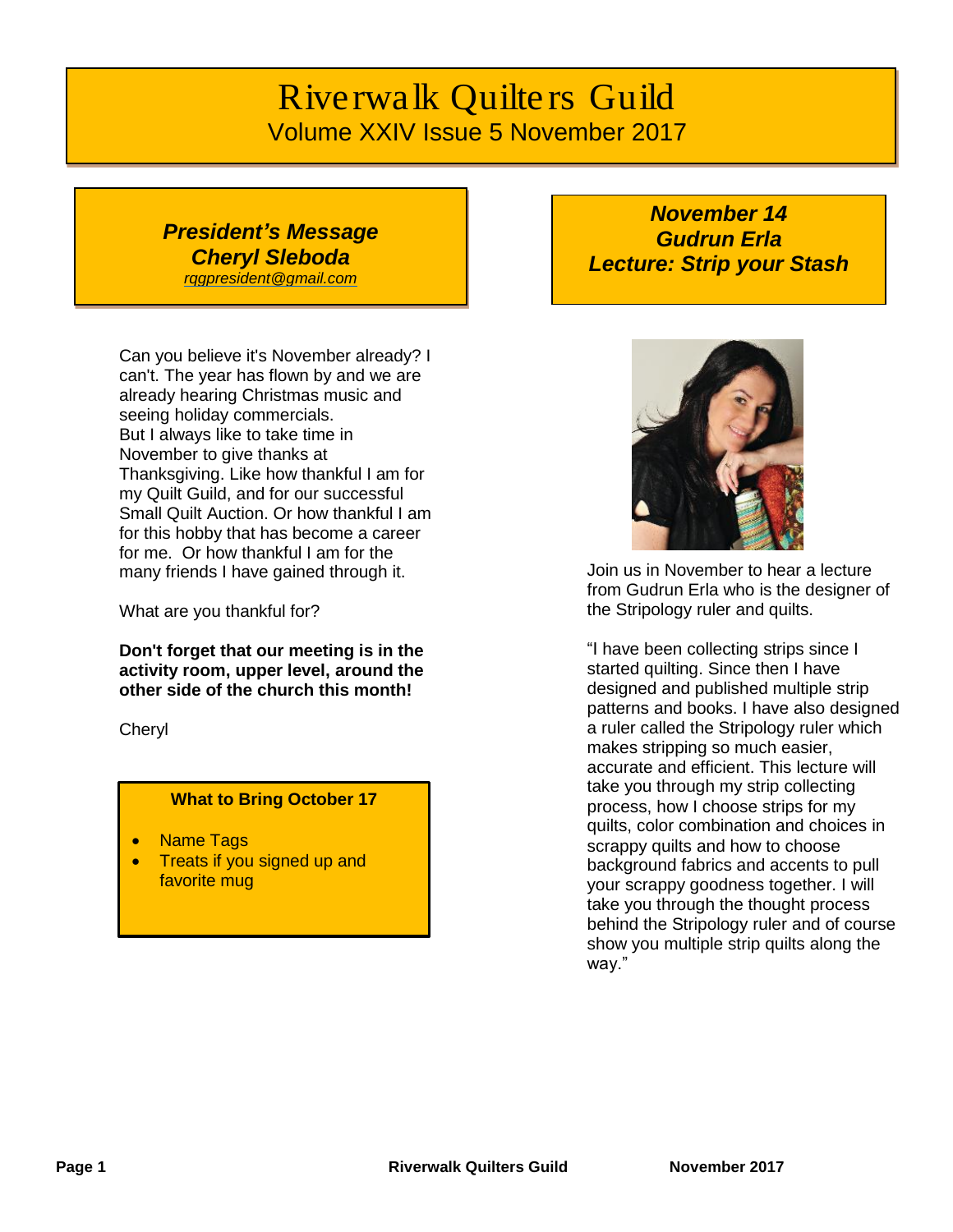# *Workshop Fat Quarter Fun November 15*

Spaces are still available in this month's workshop! Contact Susan Akre for more information.

Workshop: Fat Quarter Fun! Choose to make her Millie pattern or her Carnival pattern which are both fat quarter friendly quilts. You will learn the methods to make both quilts and use the Stripology Ruler to quickly and accurately cut your fat quarters.

Workshop will be on November 15th from 9:30-3:00. Cost is \$50 plus \$10 for an optional lunch. Location: New Covenant Church, 1 Bunting Lane, Naperville, IL 60565





# *December 12 Mickey Depre Lecture: Let's Get Hexed*



An interactive lecture/demo/audience participation event that includes a small trunk show of English Paper Pieced quilts, some made by myself, some antique. I will take the audience through basting a Hexie hands-on as they will actually baste one Hexie during the PowerPoint presentation that will be filled with tips and tricks about English Paper Piecing!

> *Workshop Pieced Hexies Buffet December 16*

Learn how to take the Hexie to a whole new level with Mickey's Pieced Hexies Patterns. Three pieced Hexie designs will be covered during the workshop. Students will leave class with three new design samples and their imagination running wild. Workshop will be on December 16th from 9:30-3:00. Cost is \$50 plus \$10 for an optional lunch. Location: New Covenant Church, 1 Bunting Lane, Naperville, IL 60565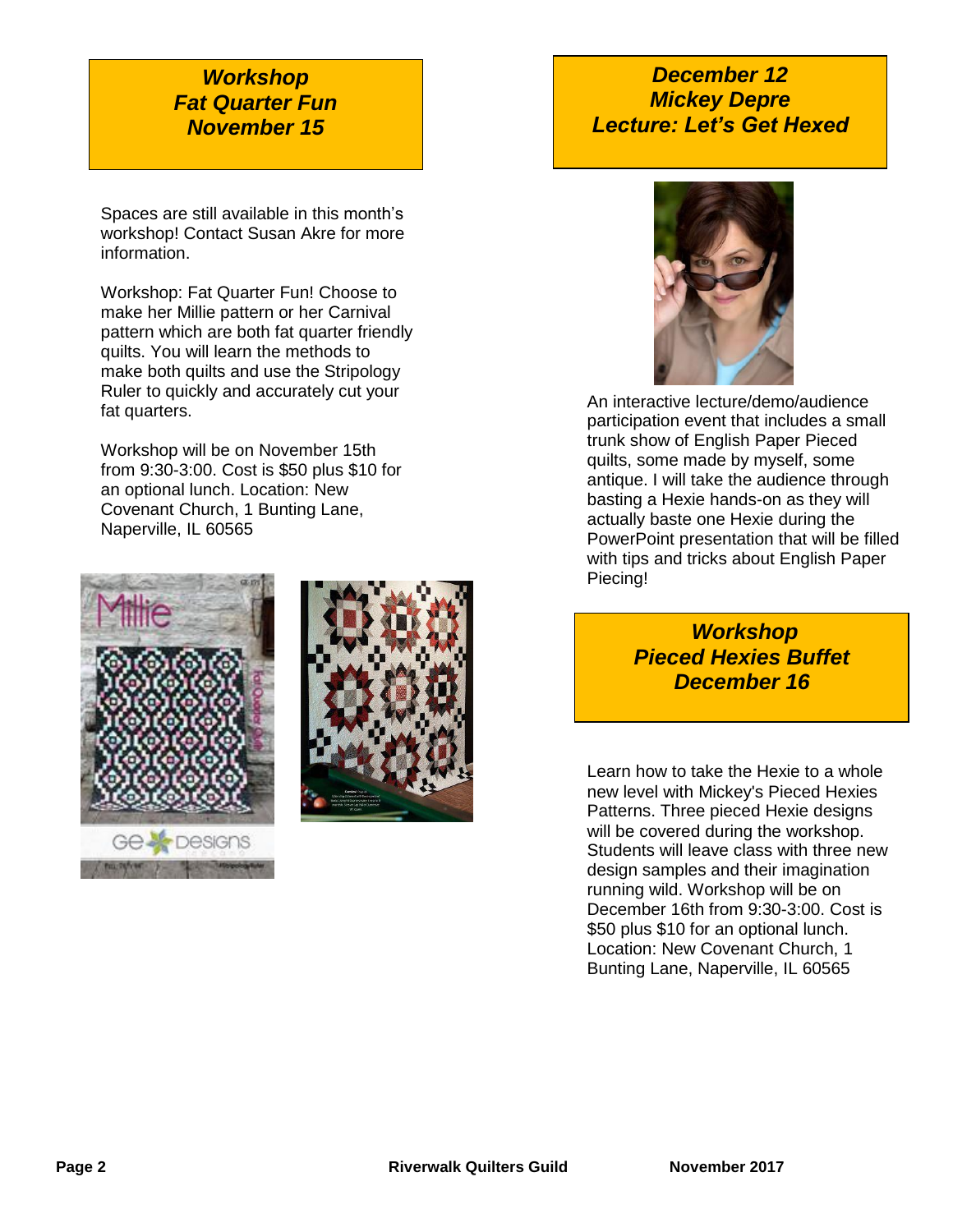# *January 9 Holiday Party*

Please join us on January  $9<sup>th</sup>$  for our annual Members Only Party.

There will be FOOD! There will be FRIENDS! There will be FUN! And, there will be FABRIC! What other ingredients do we need for a great night of getting together to share these things that we love? We will have lots of time to visit with each other, welcome the new quilters who have joined us since last year, and eat some great food together.

Our main course will be chicken, and we ask that members bring a dish to share based on the first letter of your last name as follows:

> A through F: Dessert G through P: Salad or side dish Q through Z: Appetizer

Coffee, Tea, and Water will be provided. As usual, if you can bring your own mug and save on paper goods, that would be much appreciated. We will have dinnerware and cutlery.

Our party begins at 6:30pm. We will plan to play some games, so get your Fat Quarters together. See next month's article for specifics.

Hope you will join us for a great time!

Carol Gruchala, Anita Nothdurft and Linda Yokelson

### *Riverwalk Small Quilt Auction 2017*

A big thank you to all the Riverwalk Quilt Guild members for their participation in the October Auction.

This year the Material Girls Bee chaired the Auction. We felt it was a good model for a group or Bee taking it over next year. Many hands make light work. Of course, previous chairs will be there for guidance along the way.

We had 86 items to auction. The winning bids ranged from \$15 to \$130. The top bid went to a Christmas quilt made of blocks contributed by former member Marilyn Bennish and finished up by The Material Girls and quilted by Nancy Sturgeon.

The Material Girls were pleased with all the donations, however, a total number of 70 auction items may be best going forward to make for a more relaxed evening. We felt that some of the items were underbid due to time constraints.

The total revenue for the evening was \$3840.00.

Paddles given out 88.

Guest attendees -27.

Please think about working on the auction next fall! Winter is coming, a great time of year to begin planning your finest piece for next October

The Material Girls Bee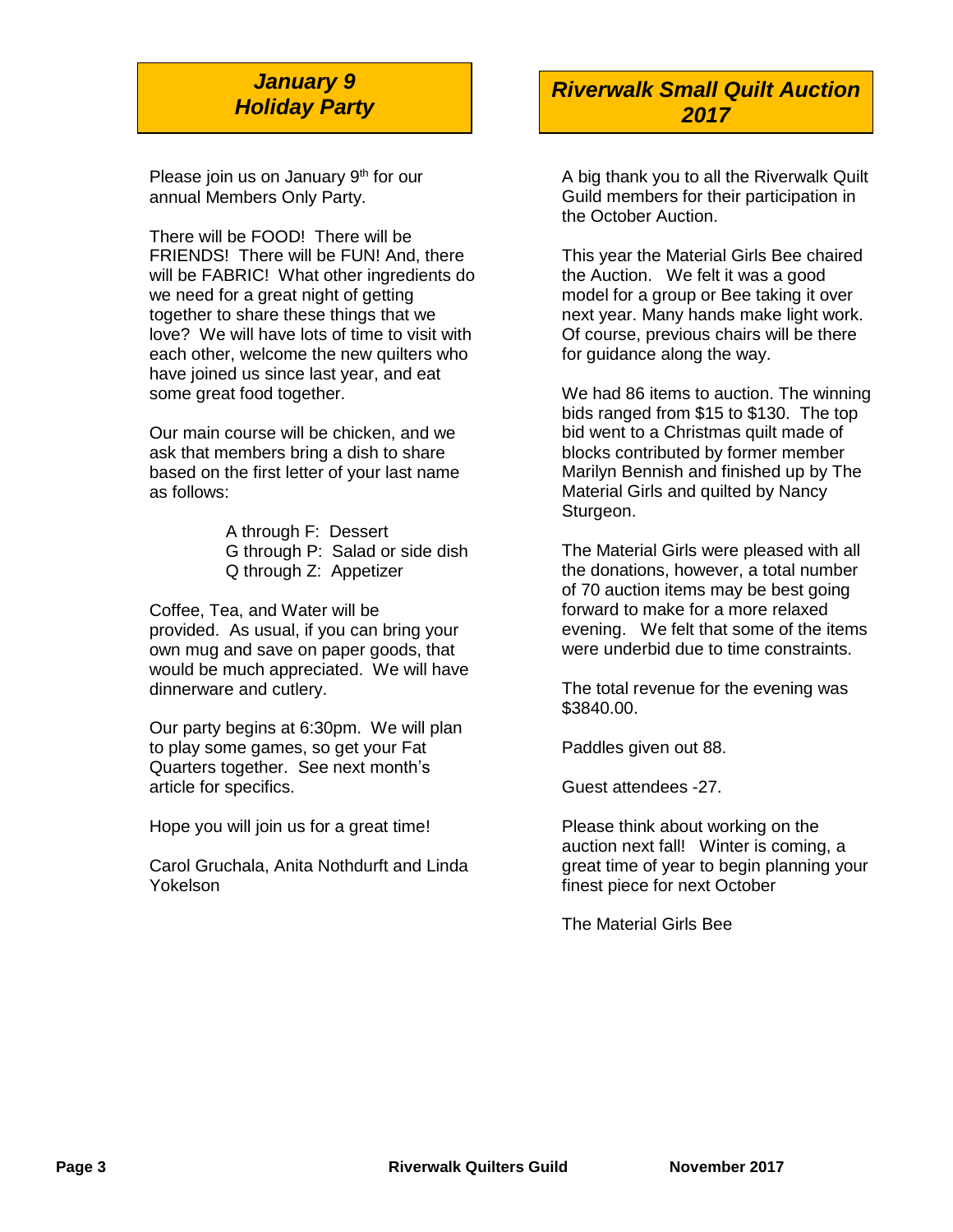# *Upcoming Programs*

February 13 Sue Pawlowski Lecture: TBD

March 13 Emily Parson Lecture: TBD

April 10 Philanthropy Sew In

May 8 Tim Latimer Lecture: Time Span Quilts

> June 12 Sassafras Lane Lecture: TBD Workshop: TBD

*January 9 Holiday Party & Rummage Sale*

When you are cleaning up your rooms for the holidays, don't forget our January Rummage sale. We accept books, magazines, notions, fabric, thread, various craft supplies, etc. Set them aside and add to the pile between now and the second Tuesday in January. I will publish packaging and pricing info in the December newsletter. Any questions, email Nancy Sturgeon. Check your Guild member directory for the address.

Nancy Sturgeon

*Hospitality Deb Obriecht [rqghospitality@gmail.com](file:///C:/Users/Sandra/Documents/RQG%20Newsletter/rqghospitality@gmail.com)*

Great big thanks to all who brought snacks to the Auction. I did not have a sign-up sheet for the Nov.14 meeting. Soooo, please bring something yummy for the Nov.14 meeting. It will be greatly appreciated.

Deb Obriecht

*Membership Tina Orlita & Carol Rubeck [rqgmembership@gmail.com](mailto:rqgmembership@gmail.com)*

Our guild currently has 97 members. Please review your listing in the photo directory

Update emailed to everyone in November. If there are any updates to what is listed, please contact Tina or Carol. We want to thank Nancy Sturgeon for taking the pictures, so we can easily identify other members.

See Nancy in November if you want your picture included in the next update.

Tina Orlita & Carol Rubeck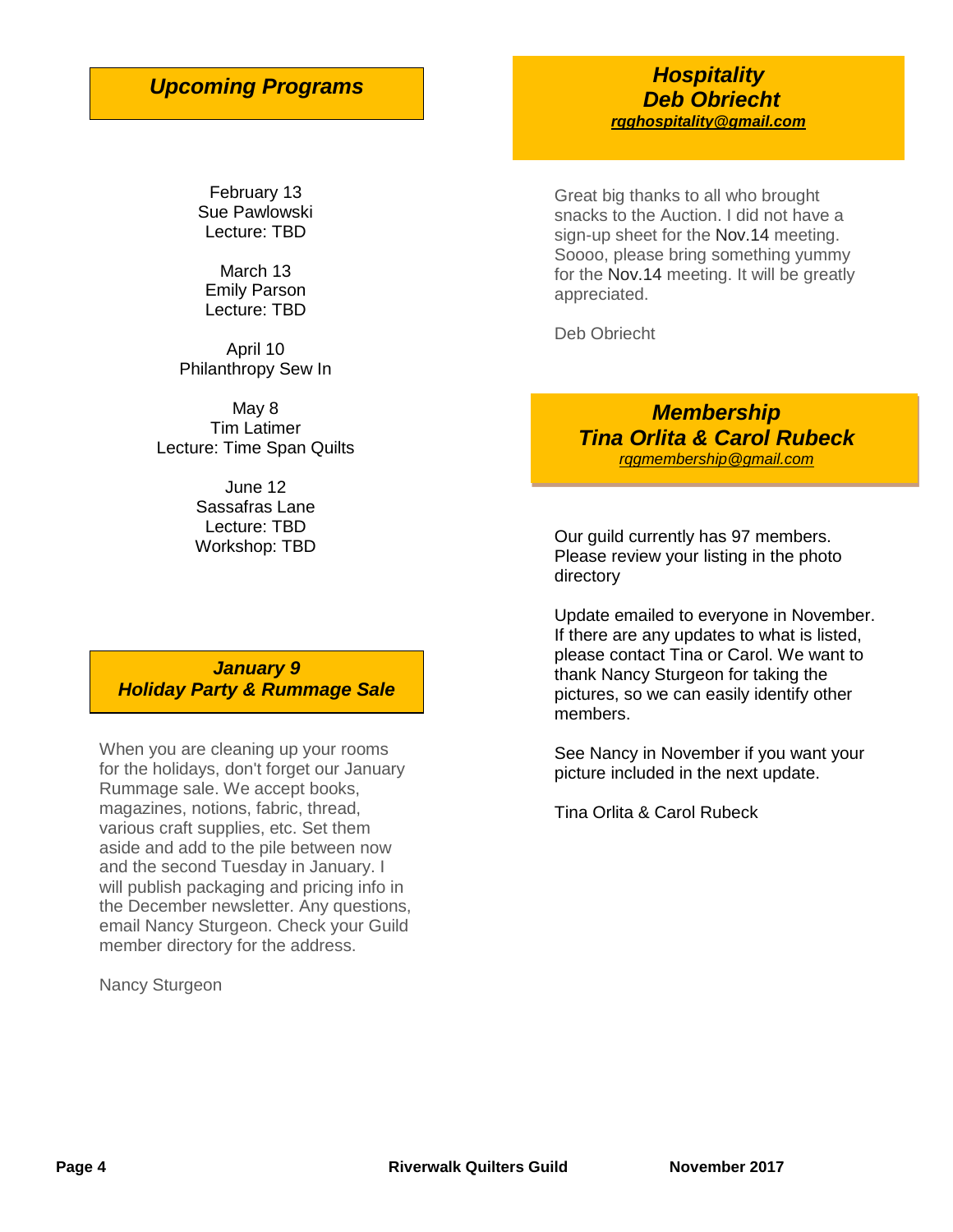### *Library News Lynn Slaughter & Mary Walschot [rqglibrarian@gmail.com](mailto:rqglibrarian@gmail.com)*

New Books:

Bonnie Hunter "Scraps & Shirttails"

Jacquie Gering "Walk"

Please check your personal library for any books you may have borrowed from the guild but forgot to return.

*Philanthropy Lucy Blasi & Kathleen Curtis rqgphilanthropy@gmail.com*

Looking for a project for the April Sew In. We discussed possibly sewing small tote bags for Edwards Hospital. We are open to any suggestions. If you have an idea, please let us know.

#### **In October we received the following from members:**

#### **Quilts**

3 quilts - no name was record

#### **Finishing Work**

Nancy Niswander Binding – returned 1 Orene Sprinstroh Quilting & Binding Orene Sprinstroh Took 1 to complete

Thank you to all for your help with Philanthropy Sewing and for all you do to support us.

Kathleen & Lucy

### *Special Events Sue Damitz, Darlene Ebel and Nancy Ebel rqgspecialevents@gmail.com*

### **Member's Subsidize Sewing Retreat October 21, 2017**

Twenty-two members enjoyed our guild's member subsidize sewing retreat on Saturday, October 21, 2017.

Everyone sewed and chatted with each other throughout the day. Towards the end of the afternoon we had a show n tell where everyone shared what they had done during the retreat. We are working on getting another date in February or March next year.

#### **Maker Fair at 95th Street Library November 4, 2017**

Five RQG members, Lyn Kmiecik, Darlene Ebel, Nancy Ebel, Carol Gruchala, and Sue Damitz demonstrated at the Naperville 95th Street Library on Saturday, November 4th. A fun day was spent spreading the word about quilting and our wonderful guild. Despite being a rainy day, we had many youngsters try their hand at creating their own blocks on flannel boards with pre-cut squares, rectangles, and triangles. While the kids were working on their blocks, we talked with their parents about the guild. There were a few that seemed interested in the guild, so let's make sure that we welcome them if they attend a meeting in the future.

As we were leaving, we heard that there were more than 175 kids that had attended that afternoon. This was a great opportunity for us and we let them know to keep us in mind for the next Maker Fair that they have.

Special Events Sue Damitz, Darlene Ebel, and Nancy Ebel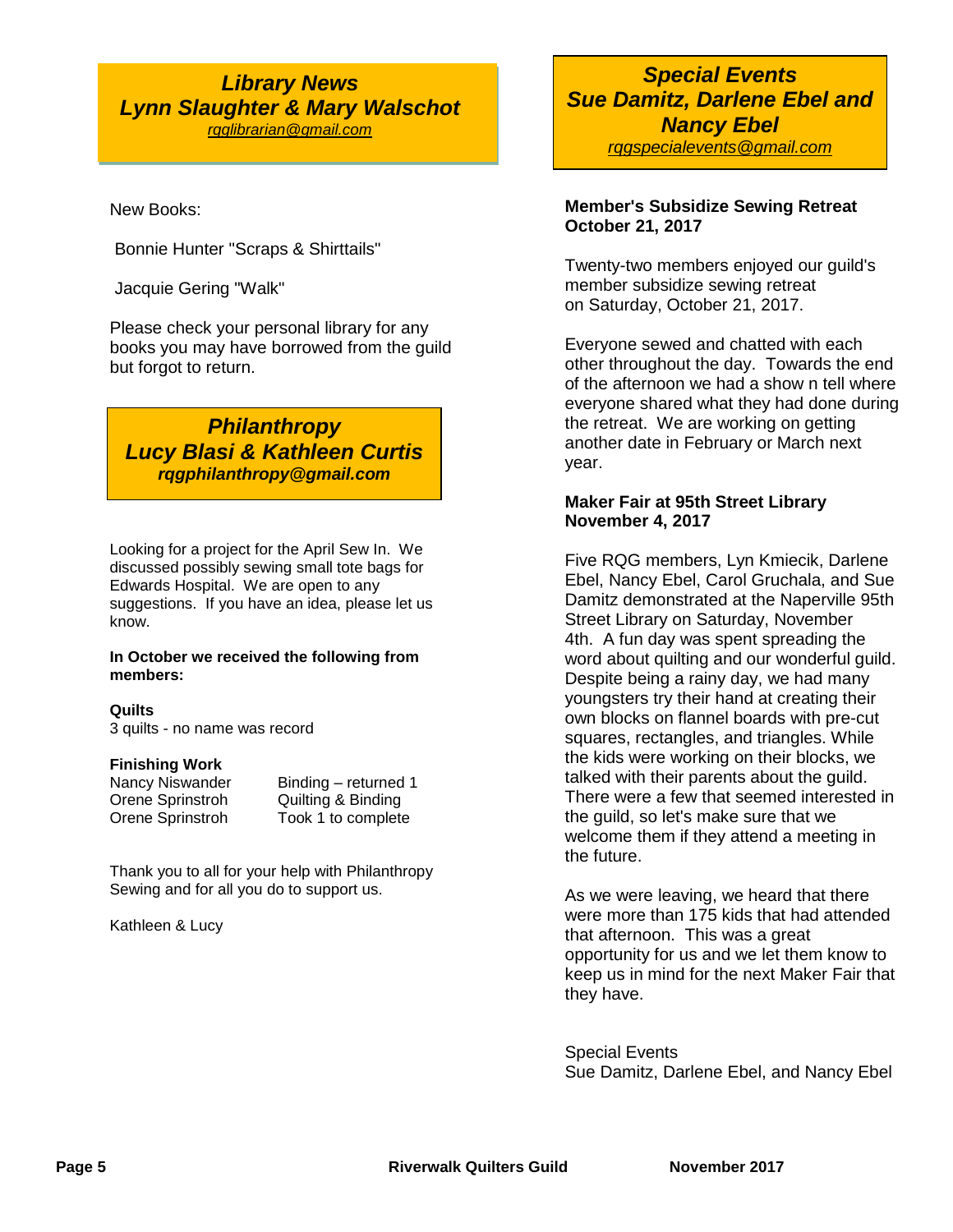### *Upcoming Midwest and Local Events & Other Items*

#### **Fiber Art Divas Present Annual Art Show**

Please visit our annual fiber art show and sale October 25 through November 11, 2017 at the Naperville Fine Art Center & Gallery, 508 N. Center Street, Naperville, IL 60563.

An Artists Reception will take place on Sunday, October 29, from 2-4:00 p.m. where you'll see demos, enjoy refreshments and meet many of the artists participating in the show.

Show hours: Wednesday- Friday, noon-4:00pm and Saturdays, 10- 4:00pm. Free admission n.

The Fiber Art Divas is an informal group of fiber art enthusiasts who meet at the Naperville Art Fine Art Center every fourth Monday of the month with the purpose of sharing ideas and explore new techniques. Several of the group's members are award-winning and published artists although anyone with an interest in art expression through fiber is welcome to join the group. Fiber art includes art quilting, wool felting, knitting, mixed fiber, silk painting to produce original, one of a kind works. [fiberdivas.blogspot.com](http://fiberdivas.blogspot.com/)

## **Mistletoe Marketplace**

November 11, 9:00 a.m. to 1:00 p.m. Grace United Methodist Church Fellowship Hall

Quilt Drawing, Silent Auction, Baked Goods, Hand Crafted Items and much more!

All proceeds go to United Methodist Women Missions.